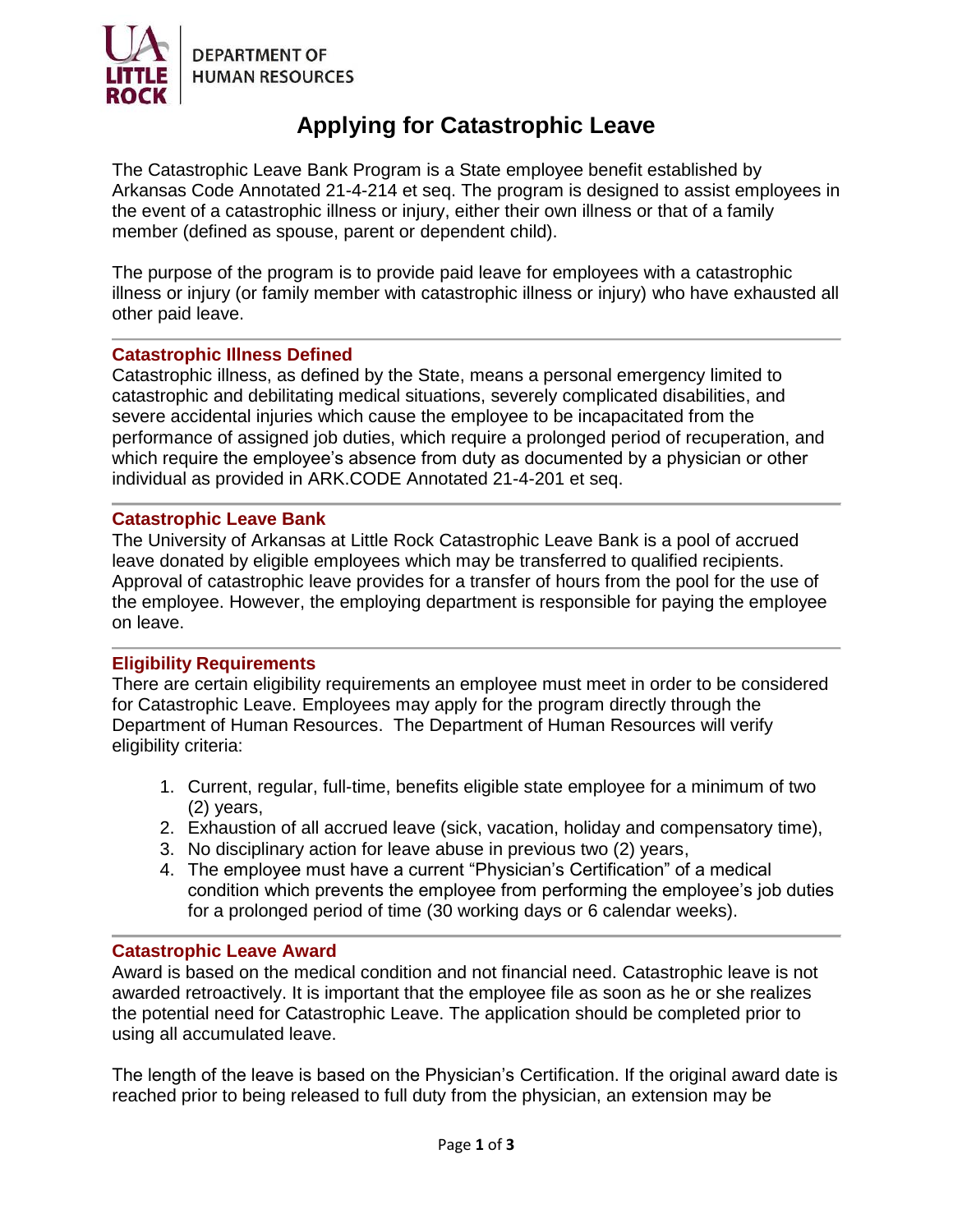requested and subject to approval. A written statement from the physician must be presented to the committee to request additional award.

The committee may grant up to six (6) months or 1040 hours of paid leave. Receipt of leave may be limited to the start date of the employee's Long Term Disability Insurance, Social Security Disability payments, or a maximum of six (6) months or 1040 hours, whichever is less.

## **Payroll Process**

When an employee is awarded Catastrophic Leave, the employee's department should process EPAF/PAF for the employee. The employee's vacation and sick will continued to be accrued while the employee is on Catastrophic Leave, all leave earned during the period while the employee is on Catastrophic Leave will be returned to the UALR Catastrophic Leave Bank. Exceptions may be made for employees awarded intermittent leave.

## **Employee Benefits**

While the employee is on Catastrophic Leave, the university will continue to cost share with the employee's benefits (medical, dental, basic life and basic long term disability). The employee's benefit coverage and any other payroll deductions will not change, unless changes are made to the benefits plans, such as, premium increases or coverage changes.

## **Workers' Compensation**

The employee may receive Workers' Compensation Benefits and Catastrophic Leave at the same time once all leave time is exhausted, injury is determined to be catastrophic and the employee's Worker's Compensation claim is accepted by the carrier. Catastrophic Leave is used only to bring the employee's paid amount up to 100%. An employee may return to work part-time and remain on Catastrophic Leave to bring the employee's pay to 100% as long as they are still under doctor's care and approved by the committee.

# **Family and Medical Leave Act (FMLA)**

The Family and Medical Leave Act (FMLA) of 1993 requires covered employers to provide up to twelve (12) weeks of unpaid, job-protected leave to eligible employees for certain family and medical reasons. An employee with a medical condition that meets the definition of catastrophic illness under the Catastrophic Leave program may also meet FMLA eligibility requirements.

In addition to any other FMLA leave the employee may have used (or any unused portion of the FMLA entitlement), Catastrophic Leave time taken will reduce your twelve (12) week FMLA entitlement during the specific 12-month period.

Upon notification of a "FMLA eligible" situation, the FMLA requires employers to give employees written notice that their leave time in regard to the situation will be deducted from their twelve (12) week FMLA entitlement. The information provided above serves as notice that your twelve-week FMLA entitlement will be reduced by the amount of any Catastrophic Leave time used by you. The first twelve (12) weeks of Catastrophic Leave will be counted towards the employee's right to leave under the FMLA, if applicable.